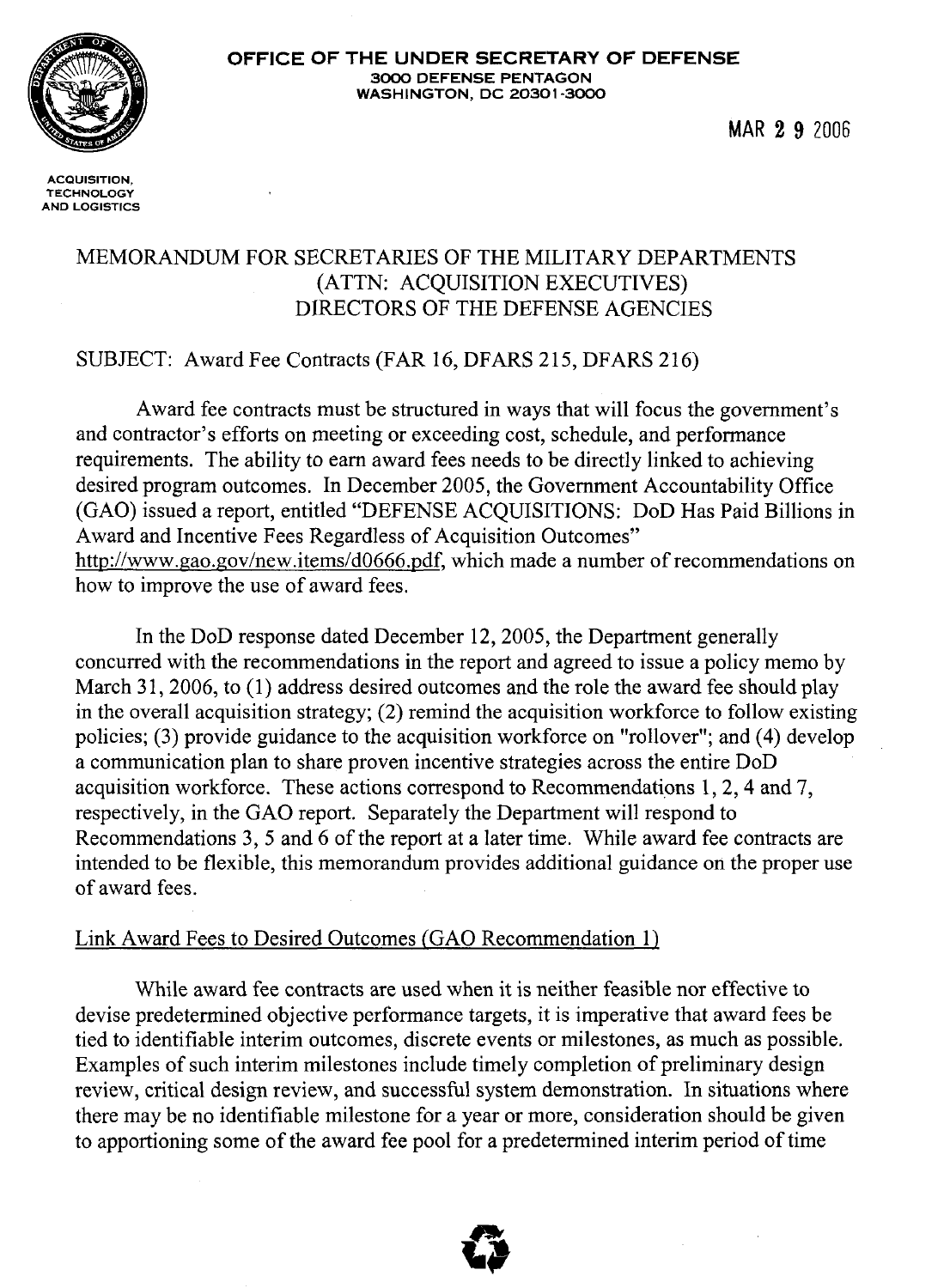based on assessing progress toward milestones. In any case, award fee provisions must clearly explain how a contractors' performance will be evaluated.

# Award Fees Must Be Commensurate with Contractor Performance (GAO Recommendation 2)

While award fee arrangements should be structured to motivate excellent contractor performance, award fees must be commensurate with contractor performance over a range from satisfactory to excellent performance. Clearly, satisfactory performance should earn considerably less than excellent performance, otherwise the motivation to achieve excellence is negated. However, because base fees are typically limited to no more than three percent of target cost (DFARS 216.405-2), it is appropriate to award a portion of the award fee pool for satisfactory performance to ensure that contractors receive an adequate fee on our contracts. Performance that is less than satisfactory is not entitled to any award fee.

# Rollover of Award Fees (GAO Recommendation 4)

An element of many award fee plans is the ability to "roll over" unearned award fee money from one period to another. The following limitations on the use of "rollover" are established:

- Use of a "rollover" provision should be the exception rather than the rule.
- Use of an award fee rollover provision is a business decision and should be addressed in the acquisition strategy, including the rationale as to why a rollover provision is appropriate.
- If "rollover" is used, the contractor may only earn a portion of the fee that was rolled over, even for subsequent excellent performance. Factors to consider in determining how much to reduce the available rollover fee include, how close the contractor came to meeting the scheduled milestone, in terms of cost, schedule and performance. For example, the reduction in rollover fees for missing a milestone by a year should be significantly greater than for missing a milestone by 30 days.
- If the Fee Determining Official approves the use of "rollover," the official contract file must be documented accordingly and the contractor must be notified.

## Communication Plan (GAO Recommendation 7)

In order to facilitate discussion and to share proven incentive strategies across the entire acquisition workforce, the Department has established the "Award and Incentive Fees" Community of Practice (COP) under the leadership of the Defense Acquisition University (DAU). The COP will serve as the repository for all related materials including policy information, related training courses, examples of good award fee